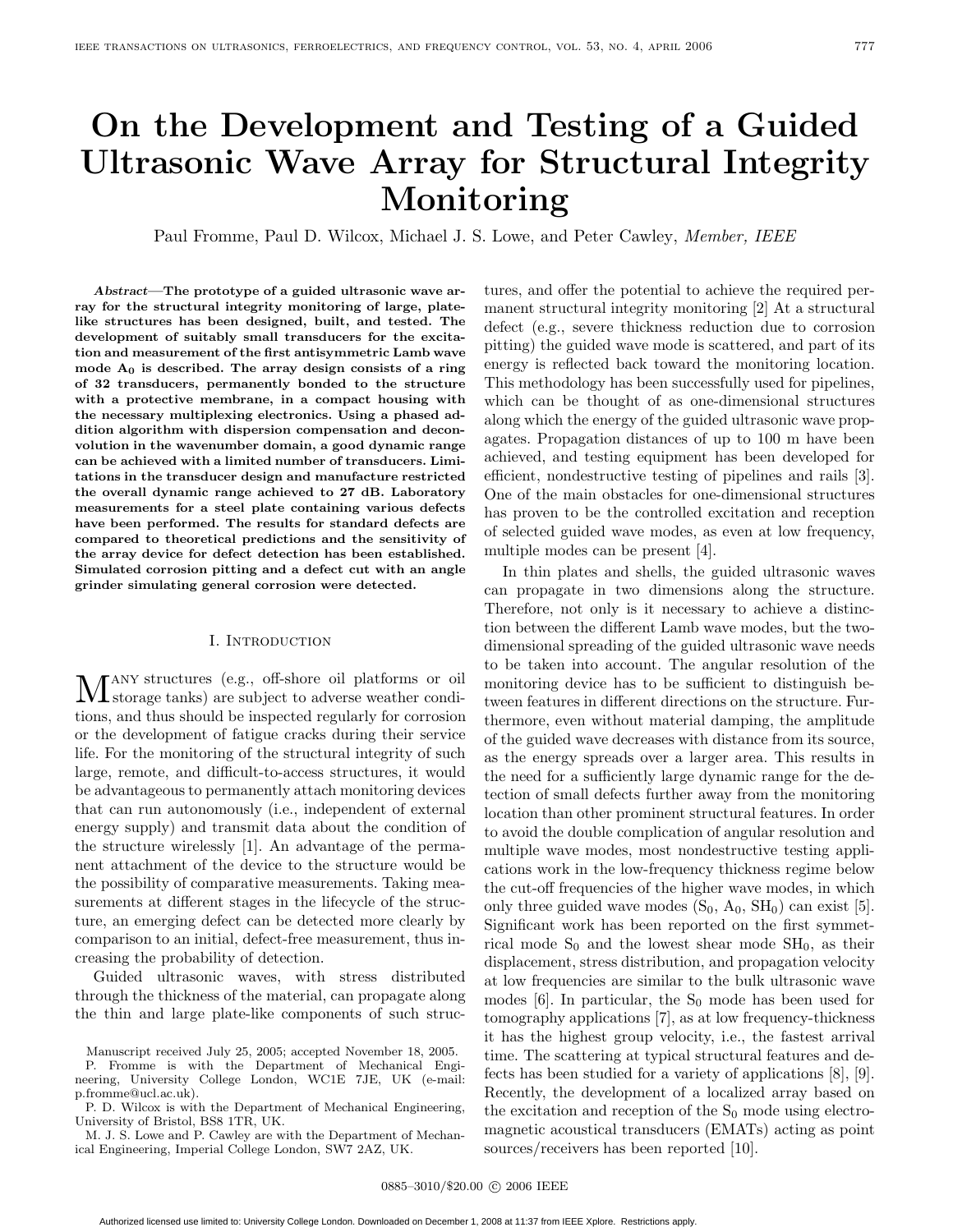This paper describes the development of a compact, low power array for permanent monitoring measurements based on the first antisymmetric, guided ultrasonic wave mode  $A_0$ , using a similar data processing concept as [10]. The  $A_0$  mode at low frequencies has a significant outof-plane displacement component, and thus can be excited and received using simple piezoelectric transducer elements acting as point sources and receivers. The piezoelectric transducer elements have significantly smaller energy consumption than the EMATs used in [10], and they can be operated using battery power. This makes this measurement concept suitable for the long-term aim of the integration in a self-contained, wireless, battery-operated structural integrity monitoring scheme as outlined in [1].

A key point of this project has proven to be the development of suitably small  $A_0$  mode transducers and their reliable and repeatable bonding with a protective membrane to the structure under investigation, a subject on which only limited work has been published [11]. The array concept and data processing follows largely the work by Wilcox et al. [10] and is only described conceptually in this paper. In order to limit the number of transducer elements and costs, combined transmit/receive transducer elements were used. The development and integration of the array transducer elements and electronics is described, and the practically achieved dynamic range compared to optimum theoretical predictions based on the array layout.

The feasibility of the measurement concept has been demonstrated in laboratory experiments using the developed, permanently attached array device on a steel plate, in which a variety of defects were machined as calibration defects and to simulate corrosion damage. The achieved sensitivity for detection of the various defects is compared to theoretical predictions taking the wave propagation, geometrical spreading, and scattering at the calibration defects into account. Simulated pits and irregular corrosion defects also were tested.

#### II. Transducer Development

## A. Transducer Design Requirements

Building on a previous study [12], it was decided to use the  $A_0$  mode below the cut-off frequencies of the higher order Lamb wave modes. This mode has a significant outof-plane displacement component and can be excited efficiently by piezoelectric disc transducer elements polarized in the thickness direction, applying a vertical force to the plate surface. This results in a propagating, flexural (bending) wave. For the autonomous operation of the device, running on battery power, these excitation transducers can be run with low power consumption. Due to good results in previous studies [13], it was decided to continue to work with the PZT material (Pz27, Ferroperm Piezoceramics A/S, Kvistgaard, Denmark) for the transducers.

The data processing concept detailed in the next section necessitates transducer elements acting as point sources

and receivers to allow an omni-directional inspection of the structure. To achieve the same sensitivity and probability of detection in all directions from the array location, a circular array layout was used. For guided wave arrays, similar rules regarding the element spacing and overall size to avoid grating and side lobes exist [14] as for bulk ultrasonic wave arrays [15]. Therefore, the spacing between the transducer elements should not exceed about a third to half of the wavelength of the desired Lamb wave mode to avoid grating lobes. This limits the maximum diameter of the transducer elements to about a third of the wavelength of the guided wave. As the wavelength decreases with increasing excitation frequency, this effectively limits the maximum frequency that can be used with a chosen transducer element size.

Commonly, a higher inspection frequency (shorter wavelength) corresponds to a higher sensitivity for small defects. In order to avoid the complication of multiple wave modes, the maximum excitation frequency is often chosen well below the lowest cut-off frequency of the higher wave modes [16], in which the relative out-of-plane component of the  $S_0$  mode is also rather small. For the 5-mm thick steel plate used in the laboratory experiments (Section IV), this limits the maximum frequency range to about 250 kHz, and gives a minimum wavelength in the order of 10 mm. The design point of the array and transducer layout was chosen to lie in the frequency range of 100 kHz to 240 kHz.

Results obtained from a preliminary array design using separate transducers for the excitation and reception of the guided waves [17] indicated a problem of coherent noise due to the large number of transducers. Each transducer bonded permanently to the structure acts as a small additional mass, at which a small part of the propagating guided wave is scattered. Thus it was decided to use combined transmit/receive transducer elements, reducing the overall number of elements to improve the dynamic range of the array layout. This increases the demands on the design of the transducers and the multiplexing electronics, but fewer transducer elements need to be manufactured.

In previous studies, individual piezoelectric discs were directly bonded to the structure using a thin film of flexible, two-component epoxy adhesive. Working well below the first resonance frequency, good and repeatable results were obtained in a reasonably wide frequency range with uniform transfer function [16]. For the purposes of this study, it was deemed necessary to include a membrane to protect the transducers against environmental influences in a field-deployment situation. This also had the benefit of reducing the extent of  $S_0$  mode generation and improved reliability of electrical connections and element positioning as discussed below. Another requirement was to construct the array in such a way that the assembled array could be attached to the structure as a unit with limited surface preparation, avoiding time-consuming and complicated assembly work in the field under unpredictable weather conditions. Due to these operational and deployment requirements, several options for the transducer design were explored, including various bonding and membrane materi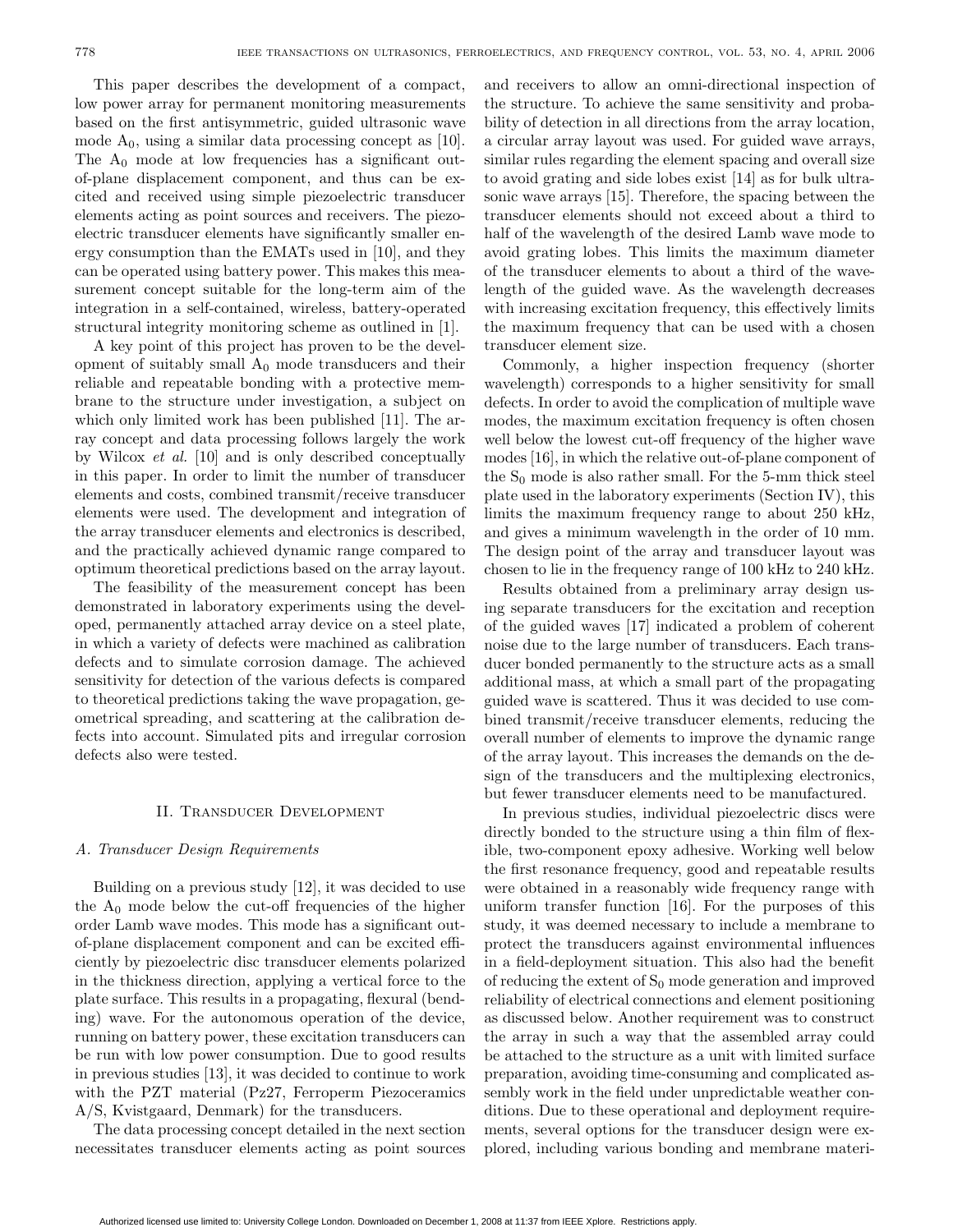als, and the influence of backing masses and applied force to increase the efficiency and repeatability of the transducer elements.

#### B. Coupling Membrane and Bonding

The coupling membrane needs to fulfill three purposes: protect the transducer elements against environmental influences, accommodate uneven surfaces (together with the bond layer that also helps to fill gaps), reduce the extent of  $S_0$  mode generation; and ideally it also should be conductive to act as ground for the transducers, eliminating the need for additional electrodes. The use of a conductive membrane in combination with a conductive adhesive between the transducer elements and the membrane would be ideal, as it produces a repeatable and reliable ground with direct electrical connection to the transducers. If a nonconductive adhesive is used for the bonding between conductive membrane and elements, good signal strength depends critically on the control of the bondline thickness due to the capacitive coupling of the signal. The bond between membrane and structure is less critical, as it is not necessary or even advantageous to establish a conductive connection of the membrane (ground) to a metallic structure under investigation at the location of the array device.

Various types of materials (including standard rubber; silver-filled conductive rubber; latex; silver-filled, conductive latex; PVC; and PVDF) were tested in combination with different types of adhesives, mostly conductive and nonconductive epoxy and cyanoacrylates. The number of possible membrane and adhesive combinations was quickly reduced, as the requirements were good adhesion and transduction of the wave energy. For example, it proved to be almost impossible to get sufficient adhesion of the conductive, silver-filled, latex membrane to the specimen and transducer elements with the available adhesives. Another problem turned out to be the embrittlement of thin rubber membranes in combination with the cyanoacrylate adhesive. Cyanoacrylates and nonconductive epoxy were found to give a thin adhesive layer with good transduction properties. For further trials, it was decided to use a two-component, nonconductive epoxy setting at room temperature (Permabond, Somerset, NJ), as it was easier to use and gave repeatable results with good adhesion. For the bondline between the transducer and the membrane (ground), a small amount of conductive silver paint was added to the epoxy in order to achieve a conductive connection, while not altering the energy transduction properties. Nonconductive epoxy was used for the bondline between the membrane and structure; however, no effort was made to electrically separate the membrane (ground) from the structure.

The efficiency of the transducer, membrane, and adhesive combinations for the excitation of the  $A_0$  mode was evaluated by the measurement of the out-of-plane displacement 400 mm away from the excitation transducer. Due to the different group velocities of the  $A_0$  and  $S_0$  guided wave modes, the pulses separate in time and their respective



Fig. 1. Influence of coupling membrane on the amplitude of the excited A<sup>0</sup> mode guided wave: direct bonding using two-component epoxy glue (solid line), 0.5 mm rubber membrane (dashed line); excitation transducer Pz27 disc (diameter 5 mm, height 2 mm), no backing.



Fig. 2. Influence of thickness of brass backing mass on the amplitude of the excited  $A_0$  mode guided wave: length 6 mm (solid line), 4 mm (dotted line), 2 mm (dashed line); excitation transducer Pz27 disc (diameter 10 mm, height 2 mm) bonded to the plate via 0.16-mm rubber membrane.

amplitudes can be calculated using a windowing function and fast Fourier transform (FFT). The measurement of the out-of-plane amplitude was performed using a heterodyne laser interferometer (Polytec, Waldbronn, Germany), which gives a repeatable transfer function and eliminates possible variations in the bonding of a measurement transducer. The excitation signal was a five-cycle toneburst with a center frequency varied in steps of 20 kHz from 120 kHz to 240 kHz, modulated by a Hanning window. The variation of the signal strength with frequency leads to slight jumps between the seven individual measurements evaluated in Figs. 1 and 2. The measurement procedure is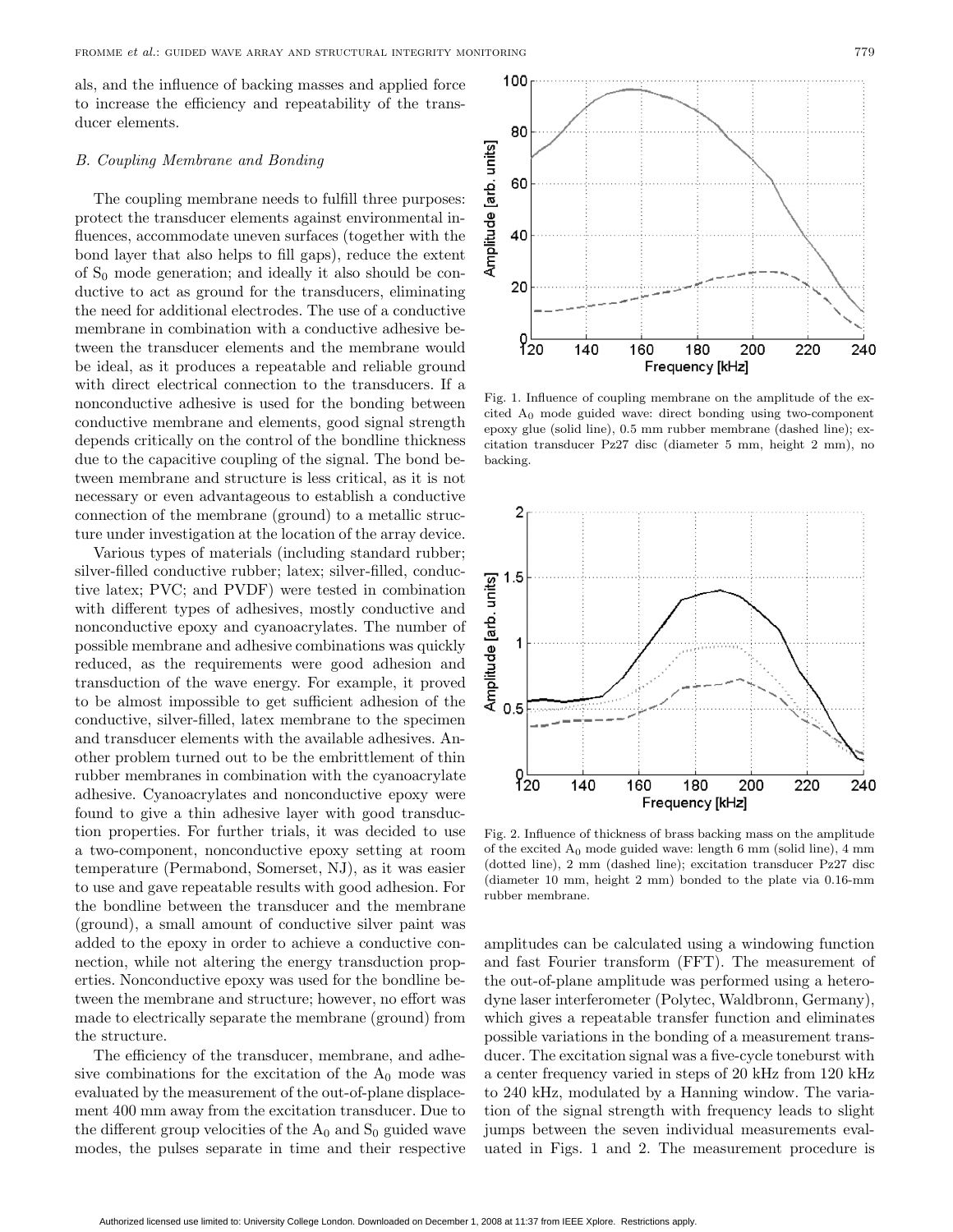described in more detail in [16]. Initial experiments on the bonding and design of the transducers were conducted on PZT discs polarized in the thickness direction of varying diameter (5 mm, 7 mm, and 10 mm) and thickness (0.5 mm, 1 mm, and 2 mm). Working well below the resonance frequency of the discs used (dependent on disc size), it was found that the comparison between performance with different types of adhesives and membrane and without membrane was little affected by disc size.

Fig. 1 shows the excited amplitude of the  $A_0$  mode guided wave for two coupling cases of a PZT disc polarized in the thickness direction (Pz27, diameter 5 mm, thickness 2 mm). The use of a 0.5-mm rubber membrane clearly reduces the amplitude of the excited  $A_0$  mode by a factor of up to about 4 in the frequency range of interest, an unwanted effect; in pulse-echo mode this factor would square, and the signal to incoherent noise ratio would be lowered significantly. The maximum excitation voltage is limited by the electronics used and permitted power consumption. Within the linearity limits of the available electronics, it cannot be raised above about 100  $V_{\text{pp}}$  to achieve the desired toneburst. When working in frequency-thickness regime above 0.5 MHz-mm the  $S_0$ mode has a non-negligible, out-of-plane component and can be excited by the piezoelectric transducer. For the direct coupling of the disc to the plate, an out-of-plane amplitude of the  $S_0$  mode of about 10% of the  $A_0$  mode was measured between 120 kHz and 240 kHz. The coupling membrane has the beneficial effect of reducing the amplitude of the  $S_0$  mode, which for the membrane shown here was not measurable below 180 kHz and did not exceed 5% of the amplitude of the  $A_0$  mode in the frequency region of interest. Although most of the  $S_0$  mode signal is filtered out in the array algorithm (Section III) due to the larger wavelength, it still contributes to the coherent noise, and its excitation and reception should be minimized.

Several design variations, including the effect of a backing mass on improving the transducer performance, were evaluated. A significant increase in the amplitude of the excited guided wave is visible in Fig. 2, with a (radial) resonance effect around 180 kHz with the 10-mm diameter disc used in this particular test. The operating frequency is below the thickness resonance for all the backing thicknesses used, so the amplitude increases monotonically with backing thickness over the frequency range of interest. Due to the size/wavelength ratio restrictions detailed earlier, it was decided to work with PZT discs of diameter 5 mm and thickness 2 mm. Testing the transducers with a brass backing mass of length 6 mm and various membranes, the best result (i.e., minimum amplitude reduction and good adhesion) was achieved in combination with a thin  $(28 \mu m)$ , silver-coated PVDF sheet, which also acts as ground connection for the transducers, avoiding the need for an additional ground electrode. The piezoelectric properties of the PVDF sheet were not exploited in this application, as both sides were connected to ground. The transducers were individually bonded to the PVDF sheet that covers the complete area under the array and acts as common

ground. The transducers were held in place by holes in a Perspex (Lucite, Southampton, UK) plate with a slightly larger diameter (5.1 mm). This achieved a position accuracy of 0.1 mm or less than 1% of the wavelength used. The completed array with the PVDF sheet as a protective membrane then was bonded to the structure by applying adhesive only to the circular ring of the sheet directly underneath the transducers, but not to the center of the array (as adhesion of the membrane to the structure in that area was not necessary).

Initial trials showed reasonable repeatability of the measured transfer function with limited surface preparation and control of the bonding. The surface of the plate was polished with a fine sandpaper to remove corrosion and obtain a reasonably smooth surface. Just before bonding, all surfaces were cleaned using acetone and ethanol to remove dust and other residue. The two-component epoxy was applied by hand, and superfluous glue was removed by applying pressure on the transducer elements during curing. This resulted in a good reproducibility for individual test transducers, in which amplitude variations of about 10% were observed. However, the transfer function between individual transducer elements varied significantly more when they were assembled in the limited space of the array, with variations in amplitude of up to a factor 2 observed between the 32 transducer elements used. This is due to insufficient control of the bond layer thickness and pressure during the curing process and could be improved with appropriate jigging. It was observed that, by the application of a pressure to the individual transducers of about 1 MPa by putting a large weight on the back of the array, these variations could be significantly reduced, and possible ringing of the transducers could be avoided. However, this may be impractical in a realistic setting. In the prototype, the electrical connections were made via the thin conductive PVDF membrane as common ground, and an individual spring (stiffness  $1.17$  N/mm) was connected to the backing mass of each transducer element. The spring mechanically decouples the individual transducer from the main array and helps to minimize mechanical cross talk between array elements.

#### III. Array Algorithm and Integration

The chosen design of the guided wave array consists of a ring of 32 piezoelectric transducer elements, equally spaced on a diameter of 70 mm as shown in Fig. 3. This achieved a reasonably good angular resolution within the limitations for the manufacture of the transducer elements and multiplexing electronics. The circular array design was introduced to achieve the same performance in all directions. The developed array and multiplexing prototype shown in Fig. 3 was used, with external excitation and measurement instrumentation. The excitation signal was a 5-cycle toneburst with a center frequency of 160 kHz modulated by a Hanning window. Measurements also were performed for various excitation frequencies between 100 kHz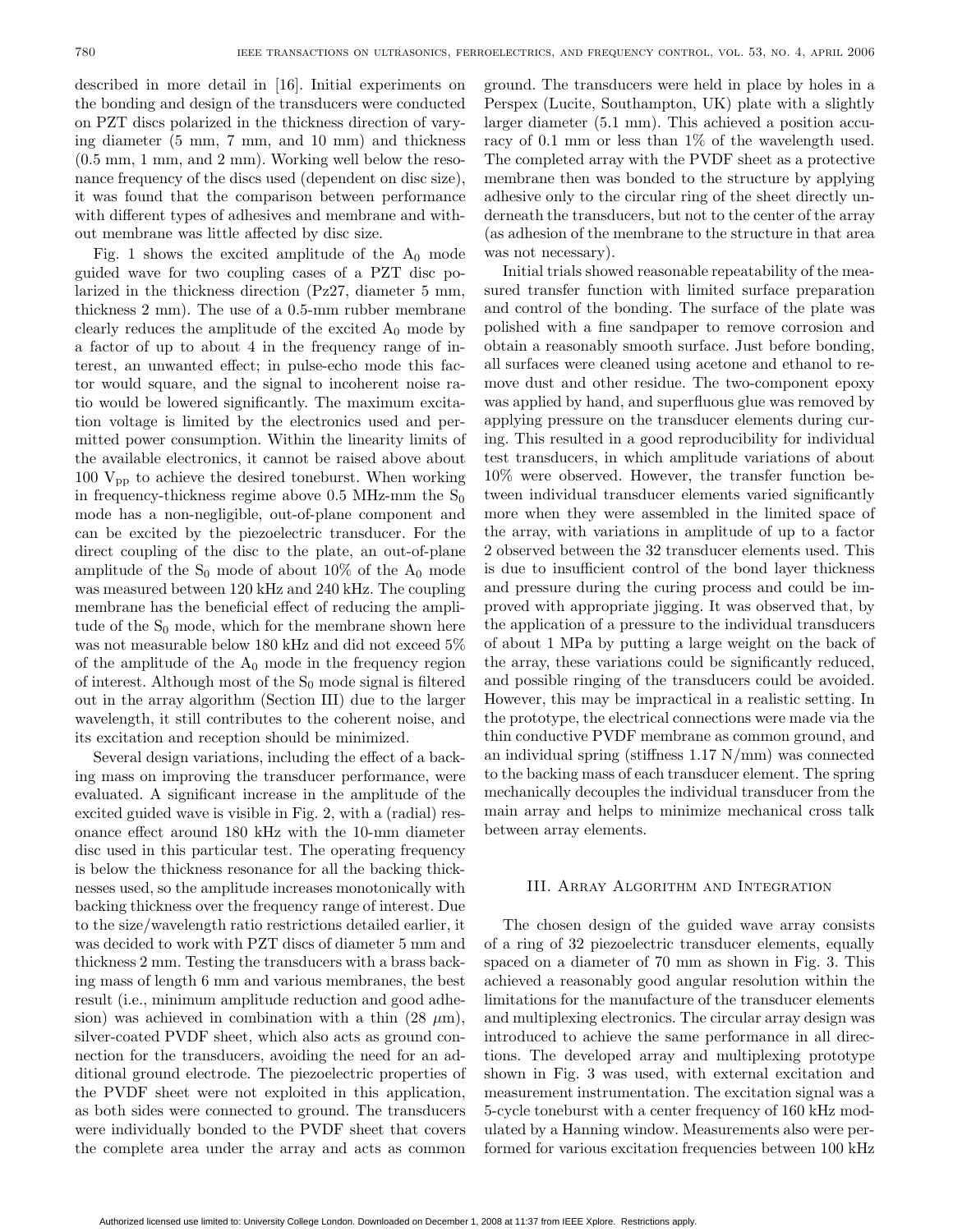

Fig. 3. Guided wave array prototype (left) and multiplexing electronics unit (right).

and 200 kHz and showed good results, but no significant improvement of the defect detection sensitivity was observed. Multiplexing electronics were used to switch between the different excitation and receiving transducers. A time trace was measured and transferred to a computer for each combination of excitation and receiving transducer. Array operation and performance are discussed in more detail in [14].

The data from the array is first transformed to the frequency domain. The frequency domain data then is mapped to the wavenumber domain using the known dispersion relationship for the  $A_0$  mode, to provide effective dispersion compensation [18]. A phased-addition algorithm is used to process the wavenumber domain data from the array. Effectively, the phased-addition algorithm synthesizes the wavenumber spectrum of a guided wave beam steered in any angular direction from the array. The circular symmetry of the array means that the imaging performance of the phased-addition algorithm, and hence its point spread function (PSF) is independent of angle. This in turn means that the data obtained from the phasedaddition algorithm can be deconvolved easily with its theoretical angular PSF, using angular Fourier transforms. This is described in more detail in [14]. The effect of the deconvolution is to suppress angular sidelobes. This is particularly important in the ring configuration of array elements used here, in which the sidelobes are unacceptably large when the phased-addition algorithm is used alone. The deconvolved data is Fourier transformed from the wavenumber domain to distance. The result is a radialangular B-scan, representing the information about the investigated structure in an easy-to-understand map.

The dynamic range of the monitoring device is limited physically by the performance of the transducer elements, and mathematically by the array layout and the reconstruction algorithm used. The number of elements used is limited by the number of channels in the multiplexing unit and the time and power consumption allowed for a single measurement. The maximum element spacing relative to the wavelength at the design frequency should not exceed half the wavelength, to avoid grating lobes. This limits the maximum diameter of the array for a given number of elements, and thus the angular performance of the array, as a larger array will have a better angular resolution and smaller side lobes [14].



Fig. 4. Theoretically predicted angular performance of array design for a signal reflected back from the  $0°$  direction: (a) simple phasedaddition algorithm; (b) applying deconvolution algorithm. Dotted line shows experimentally achieved dynamic range of −27 dB.

For the available number of 32 elements and a maximum spacing of half the wavelength at the design frequency of 160 kHz, the theoretically achievable angular performance for a signal reflected back from the  $0°$  direction is shown in Fig. 4. In Fig. 4(a) the predicted dynamic range of about 20 dB for ideal transducer characteristics and applying only a simple phased-addition algorithm can be seen. The suppression of these sidelobes when the image is deconvolved is shown in Fig. 4(b). The main lobe drops to −30 dB at 18◦; beyond that the theoretical dynamic range of the array layout is better than 40 dB, which would allow good defect resolution. The dynamic range actually achieved with the prototype was significantly smaller than theoretically predicted; only a dynamic range of 27 dB could be achieved. From the evaluation of the measured data, a significant amount of coherent noise and amplitude variations between the transducer elements of up to a factor of 2 were found.

#### IV. Laboratory Measurements

Measurements were done on a 5-mm thick steel plate (size: 2005 mm by 1020 mm), shown in Fig. 5. The array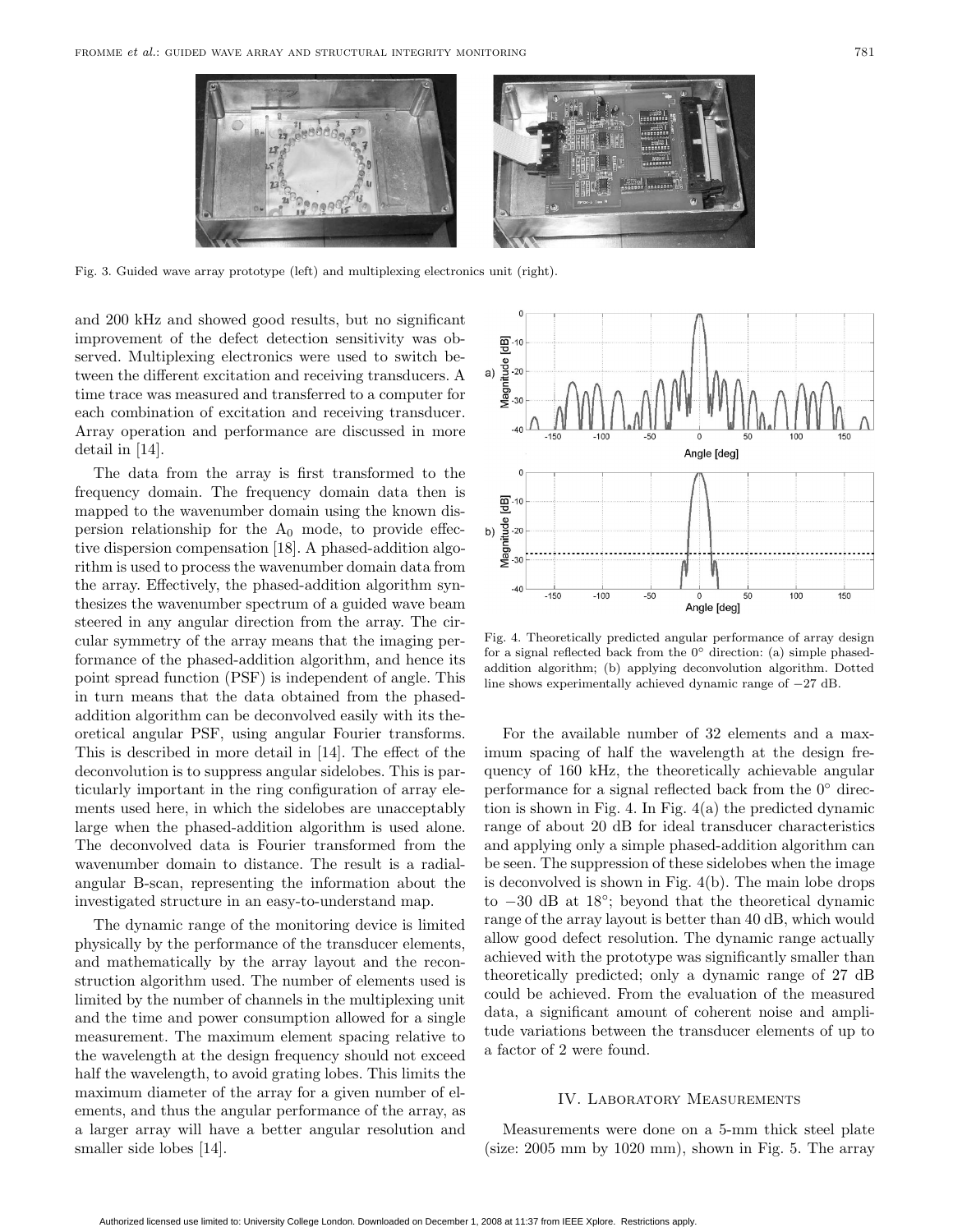$900 \text{ mm}$ 

720

Fig. 5. Picture of the steel plate (thickness: 5 mm; size: 2005 mm by 1020 mm), with the location of the various defects marked; enlarged pictures of simulated corrosion pitting (10 part-through holes,  $\oslash$  5 mm, 25 mm by 20 mm, depth 2–3 mm) and simulated rough corrosion defect (machined using an angle grinder, 75 mm by 45 mm, maximum depth 4 mm).

Fig. 6. Typical time signals sampled in pitch-catch mode using two transducers in the array; center frequency 160 kHz, five cycles, arbitrary amplitude scale: (a) no defect; (b) initial defects; (c) initial defects and grinded defect; (d) zoom of difference signal between (c) and (b).

device was bonded to the structure 300 mm from the long edge and 900 mm from the shorter edge. A variety of defects were machined into the plate to test the sensitivity and resolution of the monitoring approach. Five through holes  $\varnothing$  5 mm,  $\varnothing$  10 mm (3 holes), and  $\varnothing$  18.5 mm] were drilled using a hand-held power drill. The type of rough defect produced by corrosion was simulated by using an angle grinder to produce a defect of varying depth (75 mm by 45 mm, maximum depth 4 mm). Corrosion pitting was simulated as 10 part-through holes ( $\oslash$  5 mm, depth 2– 3 mm, 25 mm by 20 mm), as shown in Fig. 5.

Measurements were taken after the machining of each defect to simulate long-term monitoring with various defects appearing in the structure. Typical time signals obtained are shown in Fig. 6. The initial time trace without defects in the structure is shown in Fig. 6(a). The reflections from the two closest plate edges (0.3 m and 0.72 m from array center) can be seen clearly at 0.19 ms and 0.49 ms, with reflections from the various other plate edges and corners arriving later. After drilling several through holes into the plate, their reflections can be observed at 0.24 ms to 0.29 ms in Fig. 6(b). The additional signal due to the ground defect appears at 0.34 ms in Fig. 6(c). Taking the difference between the two signals shown in Fig. 6(b) and (c), respectively, the change in the received signal due to the ground defect can be observed more clearly in a zoom of the difference signal [Fig. 6(d)]. Such a measurement can be taken due to the monitoring nature of the observation, improving the signal-to-coherent noise ratio. However, from a single transducer combination, the defect cannot be localized exactly in the structure. Furthermore, the distinction between a true defect signal and other variations in the signal, as seen after 0.5 ms in Fig. 6(d) is very complicated, and defects located further away from

Fig. 7. Radial-angular B-scan of steel plate (edges marked) from indicated array position (distances in millimeters relative to array location), grayscale representing the correlation of signals reflected, center frequency 160 kHz; with defects and array positions marked, 27 dB scale.

 $\circ$ 

Pitting

 $0.5$  mm

Shallm

 $1105 \, \text{mm}$ 

 $Q_1$ 10 mm Ø 10 mm Ø 10 mm hrough Holes Ø 18.5 mm

the monitoring device might not be detected. Applying the phased-array data processing described above, the results can be displayed as a radial-angular B-scan. The resulting B-scan for the plate with various defects is shown in Fig. 7, with the position of the array (square), the plate edges (lines), and defects (circles) marked. The amplitude is normalized to the maximum reflection (occurring at the closest plate edge) and shown on a grayscale down to −27 dB, the dynamic range of the array prototype. The measurement shows the reflections of the guided wave at the four sides and the four corners of the plate. The plate edges are seen only in the direction in which they are normal to the waves propagating radially from the array. The data processing algorithm is designed to pass signals transmitted and received along the same radial line and to reject signals from other directions. Clear, distinct reflections can be seen from the various defects, allowing their detection and localization in the structure. Good resolution between neighboring defects can be seen from the three distinct reflections of the three 10-mm diameter holes, located 100 mm apart. Defects that lie either close to the plate edges (5-mm diameter



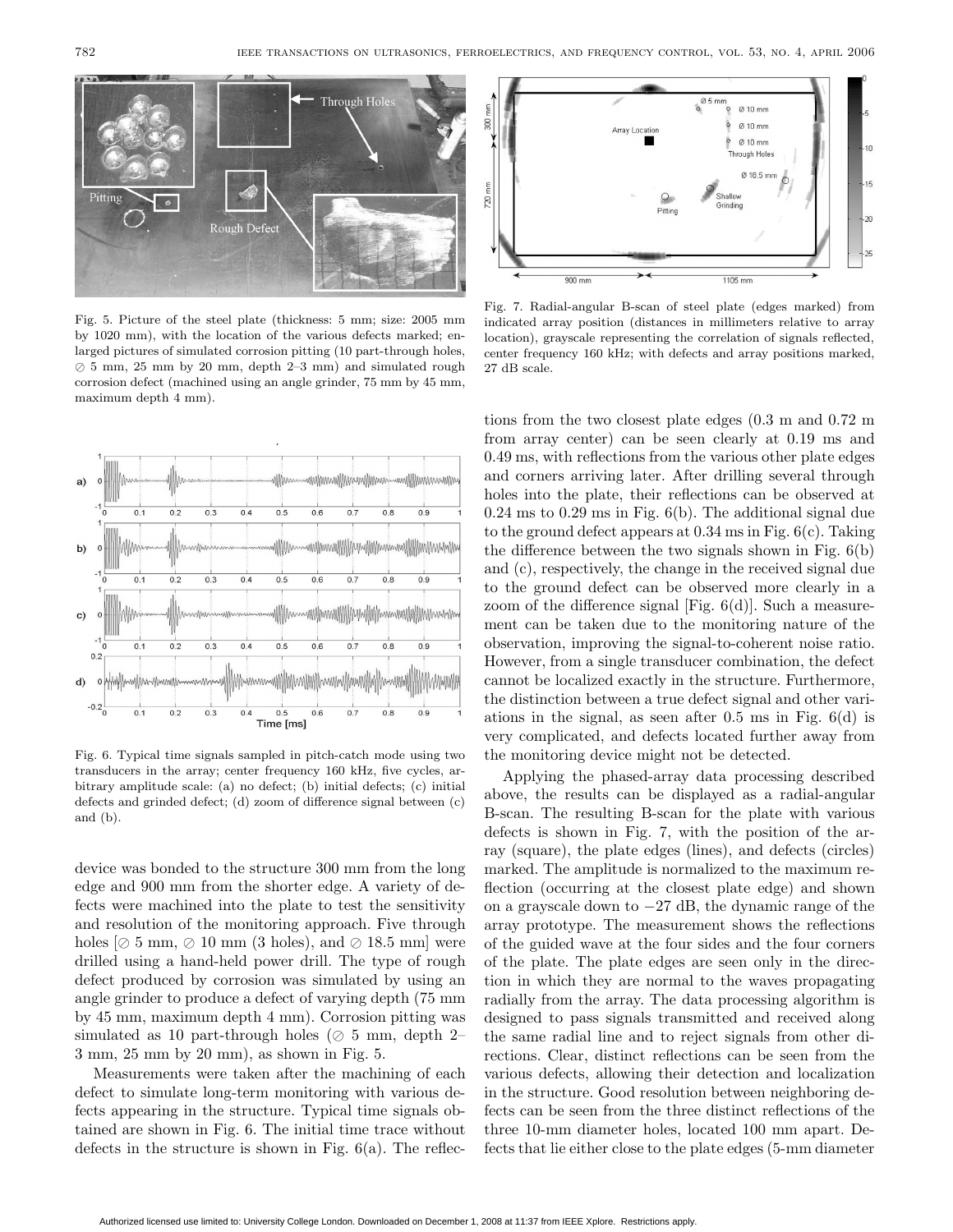#### TABLE I

Measured and Predicted Amplitude of the Reflection of the Guided Wave at the Plate Edges in Decibel Scale, Normalized WITH THE MAXIMUM REFLECTION AT THE CLOSEST PLATE EDGE.

| Location                         | Distance from array   | Measurement | Prediction |
|----------------------------------|-----------------------|-------------|------------|
| Upper plate edge (normalization) | $0.300 \; \mathrm{m}$ | 0 dB        | 0 dB       |
| Lower plate edge                 | $0.720 \;{\rm m}$     | $-2$ dB     | $-3.7$ dB  |
| Left plate edge                  | $0.900 \;{\rm m}$     | $-5$ dB     | $-4.8$ dB  |
| Right plate edge                 | $1.105 \; \mathrm{m}$ | $-6$ dB     | $-5.6$ dB  |

hole, 100 mm from plate edge) or far from the measurement location (18.5-mm diameter hole, 0.922 m from the array) can be distinguished clearly, and thus detected in Fig. 7.

#### TABLE II

Measured and Predicted Amplitude of the Back-Scattered Guided Wave at the Circular Through Holes in Decibel Scale, Normalized with the Maximum Reflection at the Closest Plate Edge.

#### V. Calibration Measurements and Comparison

In order to ascertain the sensitivity of the array monitoring measurements, the predicted and measured reflection amplitude of the various structural features and defects is compared. Assuming that each transducer acts as a point source, from which the guided waves spread radially, the amplitude of the propagating guided wave is proportional to the reciprocal of the square root of distance from the source. Comparing the observed amplitudes of the reflections at the plate edges to the theoretical predictions in Table I, good agreement can be observed. The maximum difference occurs for the second closest plate edge, with a variation of 1.7 dB. This error is not much larger than the estimated 1 dB accuracy of the amplitude of the measured reflections, and the accuracy of our predictions can be deemed to be in the order of 2 dB.

The scattering of the first antisymmetric Lamb wave mode  $A_0$  at the circular through holes can be calculated analytically as described in [16], following a previous theoretical derivation [19]. The amplitude of the wave scattered back in the direction of the incident wave, measured using the array, depends on the ratios of wavelength, hole diameter, and plate thickness. For the case of constant plate thickness and wavelength (frequency) considered here, the amplitude of the back-scattered wave at the largest hole (diameter 18.5 mm) is predicted to be 28% higher than for the 10-mm diameter holes and 70% higher than for the smallest hole (diameter 5 mm). Allowing again for the geometric spreading of the guided wave due to the different distances of the holes from the measurement location (overall received amplitude proportional to the reciprocal of the distance), the measured amplitude of the backscattered guided wave can be predicted well, as shown in Table II. The measured amplitudes are displayed on the same decibel scale as Table I, normalized with the amplitude of the largest reflection at the plate edge. The differences between measured and predicted amplitude values are well within the accuracy limit of 2 dB, and an indication of the severity of a defect can be obtained from the amplitude of the reflected signal, corrected for the propagation dis-

Hole Distance diameter from array Measurement Prediction  $5 \text{ mm}$  0.365 m −23 dB −22.7 dB<br>10 mm 0.500 m −24 dB −22.9 dB 10 mm  $0.500 \text{ m}$   $-24 \text{ dB}$   $-22.9 \text{ dB}$ <br>10 mm  $0.510 \text{ m}$   $-24 \text{ dB}$   $-23.1 \text{ dB}$  $\begin{array}{cccc} \hbox{10 mm} & \hbox{0.510 m} & \hbox{--}24 \; \hbox{dB} & \hbox{--}23.1 \; \hbox{dB} \\ \hbox{10 mm} & \hbox{0.538 m} & \hbox{--}25 \; \hbox{dB} & \hbox{--}23.6 \; \hbox{dB} \\ \hline \end{array}$ 10 mm  $0.538 \text{ m}$   $-25 \text{ dB}$   $-23.6 \text{ dB}$ <br>18.5 mm  $0.922 \text{ m}$   $-25 \text{ dB}$   $-26.1 \text{ dB}$  $-26.1$  dB

tance. The two simulated corrosion defects can be detected equally well. The simulated pitting was measured with a reflected amplitude of −17 dB and the ground defect at −13 dB. This is well within the dynamic range of the array prototype of −27 dB, allowing for the reliable detection of such corrosion-like defects. No theoretical calculations for these defects were made, as the exact dimensions are difficult to measure and model, even in a finite-element model.

# VI. CONCLUSIONS

The prototype of a guided ultrasonic wave array for the structural integrity monitoring of large plate-like structures has been designed, built, and tested. The first antisymmetric Lamb wave mode  $A_0$  was excited and measured using piezoelectric transducer elements. The development of suitably small  $A_0$  mode transducers and their reliable and repeatable bonding with a protective membrane to the structure under investigation has been described in detail.

The array design consists of a ring of 32 transducers permanently attached to the structure in a compact housing with the necessary multiplexing electronics. Using a phased-addition algorithm with dispersion compensation and deconvolution in the wavenumber domain, a good dynamic range can be achieved with a limited number of transducers. Due to limitations of the transducer performance, the achieved overall dynamic range was limited to 27 dB, and further efforts in the transducer design and manufacturing will be necessary to improve the dynamic range for the detection of smaller defects.

Measurements were performed on a 5-mm thick steel plate with a variety of machined defects to simulate cor-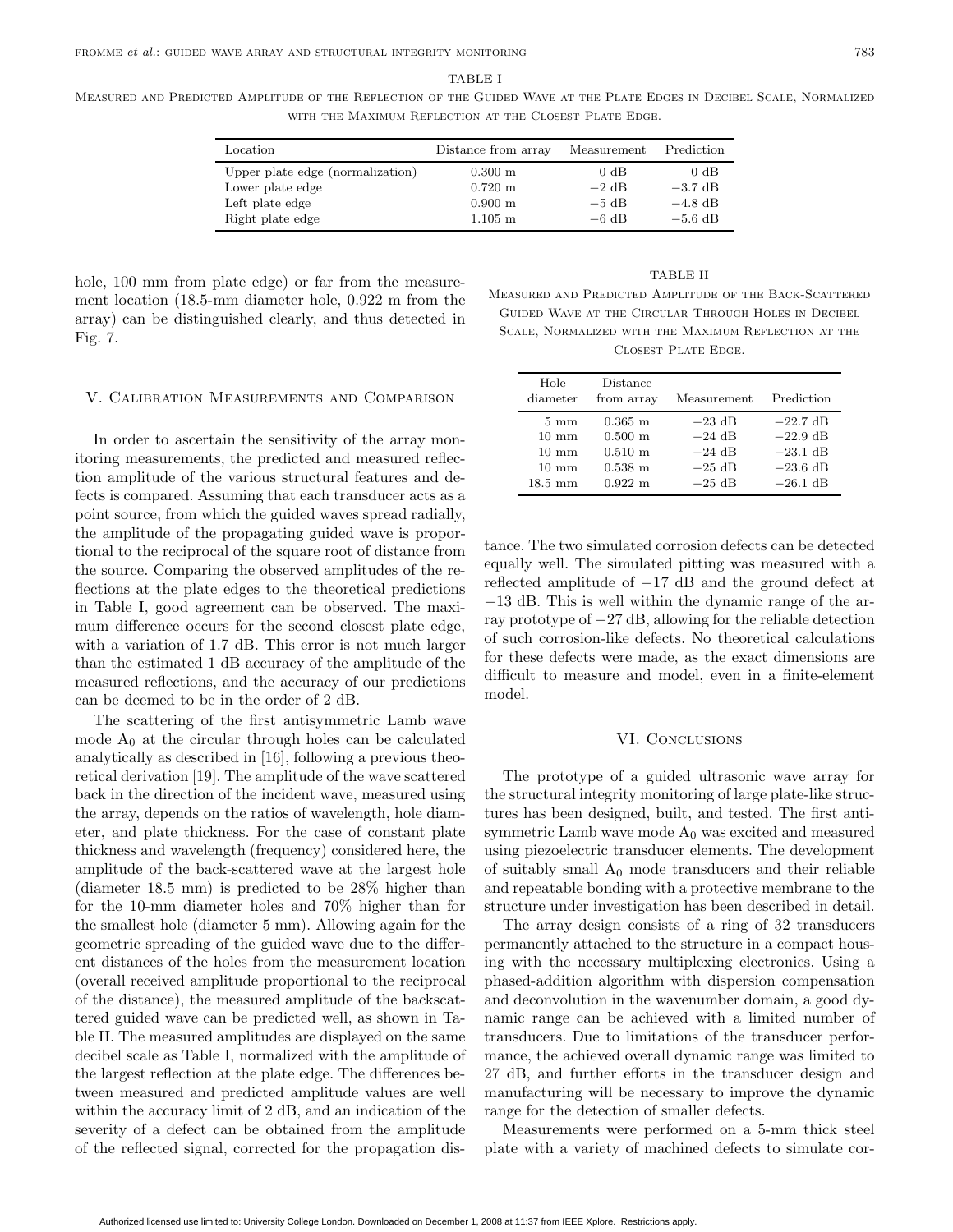rosion damage. The measured reflections at model defects like circular through holes were comparable to theoretical predictions. Therefore, an approximate indication of the severity of a defect can be obtained from the amplitude of the reflected signal. Simulated corrosion pitting and a rough ground defect could be well detected within the dynamic range of the array measurement.

#### **REFERENCES**

- [1] G. Benny, K. Steel, A. McNab, and G. Hayward, "A wireless sensor network of permanently installed structural integrity monitors," in AIP Conf. Proc. 760, 2005, pp. 1757–1764.
- [2] D. E. Chimenti, "Guided waves in plates and their use in materials characterization," Appl. Mech. Rev., vol. 50, no. 5, pp. 247–284, 1997.
- [3] P. Cawley, M. J. S. Lowe, D. N. Alleyne, B. Pavlakovic, and P. Wilcox, "Practical long range guided wave testing: Applications to pipes and rail," Mater. Eval., vol. 61, no. 1, pp. 66–74, 2003.
- [4] D. N. Alleyne, B. Pavlakovic, M. J. S. Lowe, and P. Cawley, "Rapid long-range inspection of chemical plant pipework using guided waves," Insight, vol. 32, no. 2, pp. 93–96, 2001.
- [5] I. A. Viktorov, Rayleigh and Lamb Waves: Physical Theory and Applications. New York: Plenum, 1967.
- [6] X. L. Zhao and J. L. Rose, "Three-dimensional defect in a plate boundary element modeling for guided wave scattering," Adv. Nondestructive Eval., Key Eng. Mater., vol. 270–273, pp. 453– 460, 2004.
- [7] E. V. Malyarenko and M. K. Hinders, "Fan bean and double crosshole Lamb wave tomography for mapping flaws in aging aircraft structures," J. Acoust. Soc. Amer., vol. 108, no. 4, pp. 1631–1639, 2000.
- J. C. P. McKeon and M. K. Hinders, "Lamb wave scattering from a through hole," J. Sound Vib., vol. 224, no. 5, pp. 843– 862, 1999.
- [9] O. Diligent, T. Grahn, A. Bostrom, P. Cawley, and M. J. S. Lowe, "The low-frequency reflection and scattering of the  $S_0$ Lamb wave mode from a circular through-thickness hole in a plate: Finite element, analytical and experimental studies," J. Acoust. Soc. Amer., vol. 112, no. 6, pp. 2589–2601, 2002.
- [10] P. Wilcox, M. Lowe, and P. Cawley, "Omnidirectional guided wave inspection of large metallic plate structures using an EMAT array," IEEE Trans. Ultrason., Ferroelect., Freq. Contr., vol. 52, no. 4, pp. 653–665, 2005.
- [11] K. Yamada and B. T. Khuri-Yakub, "Point contact ultrasonic transducer of waveguiding structure for high-frequency operation," Appl. Phys. Lett., vol. 68, no. 10, 1996.
- [12] P. Fromme, P. D. Wilcox, M. J. S. Lowe, and P. Cawley, "A guided ultrasonic waves array for structural integrity monitoring," in AIP Conf. Proc. 700, 2004, pp. 142–149.
- [13] P. Fromme and M. B. Sayir, "Detection of cracks at rivet holes using guided waves," Ultrasonics, vol. 40, no. 1–8, pp. 199–203, 2002.
- [14] P. D. Wilcox, "Omni-directional guided wave transducer arrays for the rapid inspection of large areas of plate structures," IEEE Trans. Ultrason., Ferroelect., Freq. Contr., vol. 50, no. 6, pp. 699–709, 2003.
- [15] B. D. Steinberg, *Principles of Aperture and Array System De*sign. New York: Wiley, 1976.
- [16] P. Fromme and M. B. Sayir, "Measurement of the scattering of a Lamb wave by a through hole in a plate," J. Acoust. Soc. Amer., vol. 111, no. 3, pp. 1165–1170, 2002.
- [17] P. Fromme, P. D. Wilcox, and P. Cawley, "Remote monitoring of plate-like structures using guided wave arrays," in AIP Conf.  $\overline{Proc. 657. 2003, pp. 157-164.}$
- [18] P. D. Wilcox, "A rapid signal processing technique to remove the effect of dispersion from guided wave signals," IEEE Trans. Ultrason., Ferroelect., Freq. Contr., vol. 50, no. 4, pp. 419–427, 2003.
- [19] Y.-H. Pao and C. C. Chao, "Diffractions of flexural waves by a cavity in an elastic plate," AIAA J., vol. 2, no. 11, pp. 2004– 2010, 1964.



**Paul Fromme** was born in Schweinfurt, Germany, in 1971. He received a Dipl.-Ing. in mechanical engineering from the University of Karlsruhe, Karlsruhe, Germany, in 1996 and a Ph.D. degree (Dr.Sc. techn.) in mechanical engineering from the Swiss Federal Institute of Technology, Zurich, Switzerland, in 2001.

From 2002 to 2003, Dr. Fromme worked as a postdoctoral research associate in the nondestructive testing research group at Imperial College London, England, where he worked on the development of guided ultrasonic wave arrays for structural integrity monitoring.

Since 2003 he has worked as a lecturer in the Department of Mechanical Engineering at University College London, England.

His current research interests include guided ultrasonic wave propagation and scattering characteristics, fatigue defect monitoring, nondestructive testing applications, and biomedical applications of ultrasound.



**Paul D. Wilcox** was born in Nottingham, England, in 1971. He received an M.Eng. degree in engineering science from the University of Oxford, Oxford, England, in 1994 and a Ph.D. degree from Imperial College, London, England, in 1998.

From 1998 to 2002 he was a research associate in the nondestructive testing research group at Imperial College where he worked on the development of guided wave array transducers for large area inspection. Since 2000 he also has acted as a consultant to Guided Ul-

trasonics Ltd., Nottingham, England, a manufacturer of guided wave test equipment.

Dr. Wilcox now works as a lecturer in dynamics at the University of Bristol, Bristol, England. His current research interests include long-range guided wave inspection, structural health monitoring, array transducers, and signal processing.



**Michael J. S. Lowe** was born in Belfast, UK, in 1957. He received a B.Sc. degree in civil engineering from the University of Edinburgh, Edinburgh, UK, in 1979, and M.Sc. and Ph.D. degrees in mechanical engineering from Imperial College, University of London, in 1987 and 1993, respectively. He has been a chartered member of the Institution of Mechanical Engineers since 1986. He is also a member of the British Institute of Non-Destructive Testing, the Institute of Physics, and the French Society of Acoustics.

From 1979 to 1989 he worked in engineering consultancy, specializing in the application and development of numerical methods for the solution of problems in solid mechanics. His principal clients were in the nuclear power and offshore oil industries.

Since 1989 he has worked in the Department of Mechanical Engineering at Imperial College, University of London, and is currently a reader. His research interests are in the use of ultrasonic waves for non-destructive evaluation. His special areas of expertise are guided waves, the interaction of waves with defects and structural features, and numerical modeling.